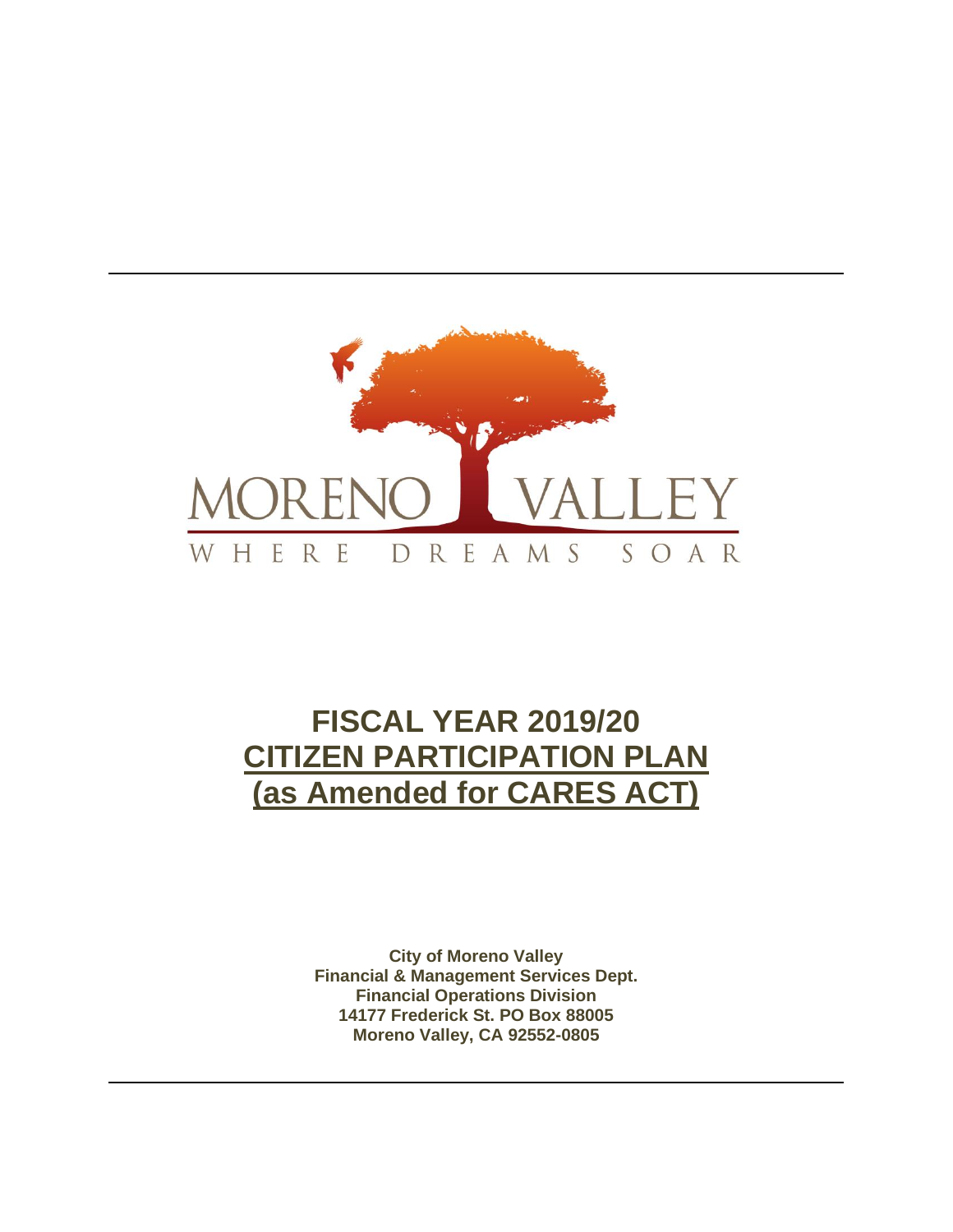## **FISCAL YEAR 2019/20 CITIZEN PARTICIPATION AS AMENDED FOR CARES ACT**

## **COMMUNITY DEVELOPMENT BLOCK GRANT (CDBG) HOME INVESTMENT PARTNERSHIPS (HOME) PROGRAM EMERGENCY SOLUTIONS GRANTS (ESG) PROGRAM**

## **-TABLE OF CONTENTS-**

| FY 2019/20 Annual Action Plan & Citizen Participation Schedule 12          |
|----------------------------------------------------------------------------|
| FY 2019/20 CARES Act Amendment & Amended Citizen Participation Schedule 13 |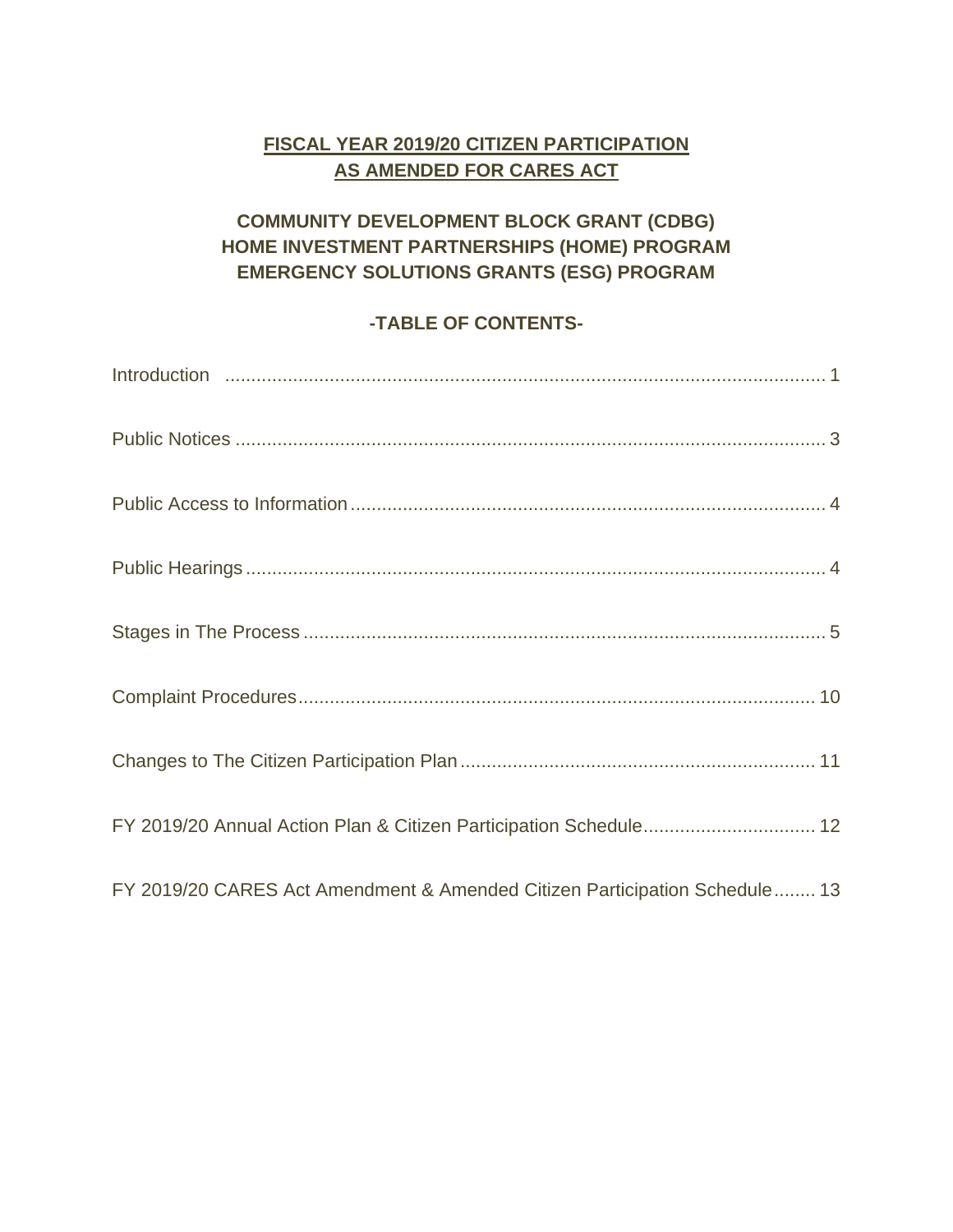#### **CITY OF MORENO VALLEY CONSOLIDATED PLAN 2018-2023**

## **CITIZEN PARTICIPATION PLAN**

## **INTRODUCTION**

The City of Moreno Valley is required by law to have a detailed Citizen Participation Plan which contains the City's policies and procedures for public involvement in the Consolidated Plan process and the use of CDBG and HOME funds. The Moreno Valley Citizen Participation Plan was developed pursuant to the U.S. Department of Housing and Urban Development (HUD), Consolidated Submission for Community Planning and Development Programs, as required under 24CFR Part 91 and Part 8. The Citizen Participation Plan provides the method and process by which the City of Moreno Valley will encourage citizen participation in the development of its Consolidated Plan. Through this plan, citizens will be afforded the opportunity to provide input regarding housing and community development needs, issues and problems affecting low and moderate-income persons, the development of strategies, project selections and funding distributions.

## **CARES Act provisions responding to COVID-19 pandemic**

The *Coronavirus Aid, Relief, and Economic Security Act* (CARES Act), Public Law 116- 136, was signed by President Trump on March 27, 2020 and made available \$5 billion in U.S. Department of Housing and Urban Development (HUD) Community Development Block Grant Coronavirus (CDBG-CV) funds and \$1 billion in Emergency Solutions Grants Program Coronavirus funds (ESG-CV) to prevent, prepare for, and respond to the coronavirus (COVID-19). Of this amount, HUD is immediately allocating \$2 billion of CDBG-CV funds and \$1 billion in ESG-CV funds based on the fiscal year 2020 entitlement formula.

In addition, HUD has granted certain waivers with regard to public noticing and the public comment period normally required in a recipient agency's Citizen Participation Plan for Substantial Amendments in order to accelerate the implementation of selected eligible activities for the CDBG-CV and ESG-CV funds and to quickly respond to the growing spread and effects of COVID-19. The City has notified HUD of its election of two of the waivers as further explained below under **D. Amendments to the Annual Action Plan**.

## **Encouraging Public Participation**

The law requires that the City's Citizen Participation Plan both provide for and encourage public participation, emphasizing involvement by low and moderate-income people, especially those living in low and moderate-income neighborhoods (see page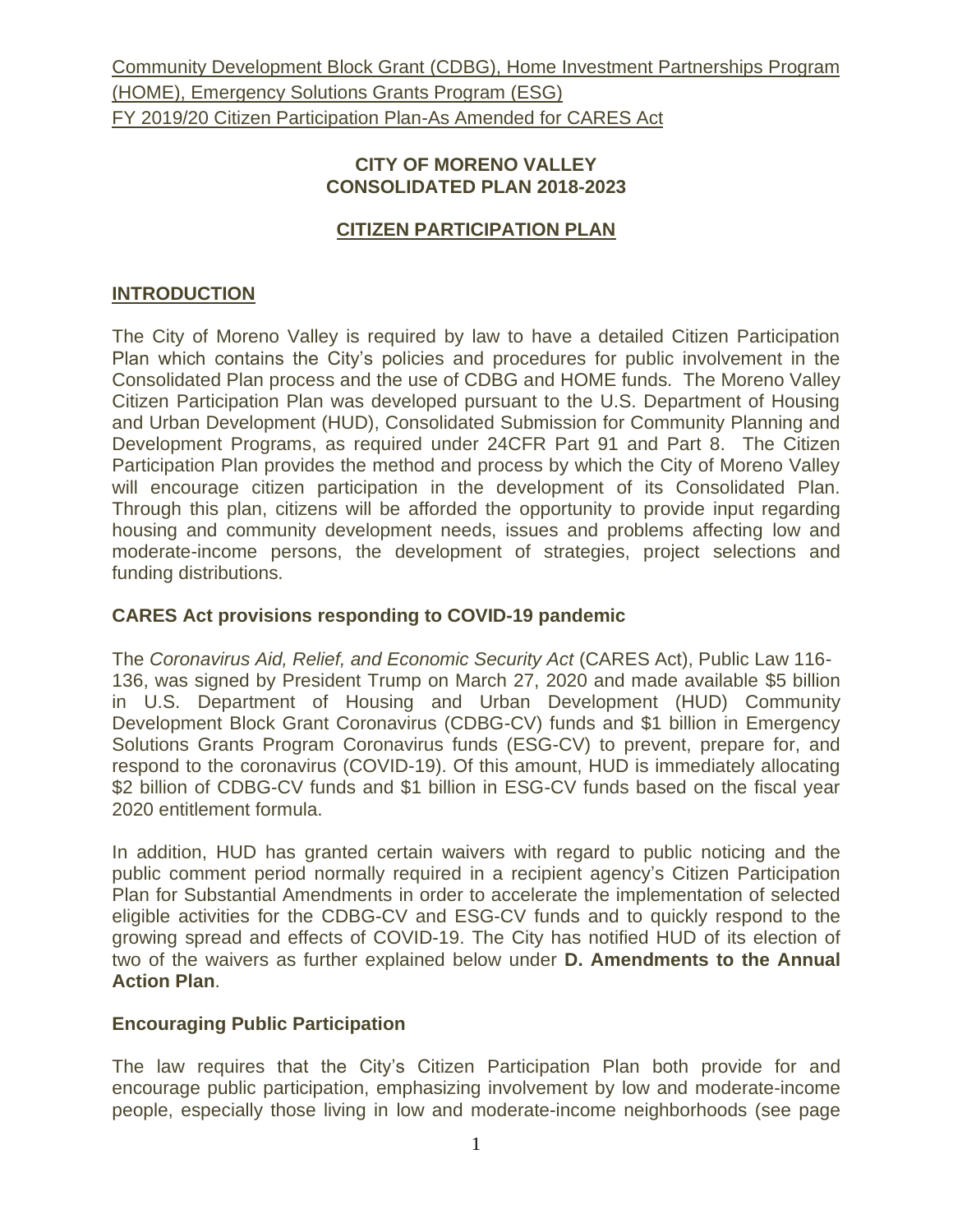15, CDBG Target Area Map). Also, HUD expects the City to take whatever actions are appropriate to encourage the participation of minorities, people who do not speak English, and people with disabilities.

The City also maintains a distribution list of persons, agencies, and organizations that have expressed interest in the City's CDBG, HOME, and ESG programs. Notifications of events, such as the Community Needs Assessment meetings, are mailed directly to those on the distribution list to encourage public participation.

#### **The Role of Low Income People**

The law declares that the primary purpose of the programs covered by this Citizen Participation Plan is to improve communities by providing: decent housing, a suitable living environment, and growing economic opportunities – all for principally low and moderate-income people.

The City of Moreno Valley will provide the Riverside County Public Housing Authority with a copy of all Public Notices that are published during the Consolidated Plan process. The City encourages input from residents of public housing developments and via the Public Housing Authority; residents are notified of Community Needs Meetings as well as Public Hearings.

Because the amount of federal CDBG, HOME, and ESG money the City receives each year is mostly based upon the severity of both poverty and substandard housing conditions in the City, it is necessary that public participation genuinely involve lowincome residents who experience these conditions. Genuine involvement by lowincome people must take place at all stages of the process, including:

- Identifying needs
- Setting priorities among these needs, deciding how much money should be allocated to each high-priority need and suggesting the types of programs to meet high-priority needs
- Overseeing the way in which programs are carried out

#### **The Various Stages of the Consolidated Plan Process**

The policies and procedures in this Citizen Participation Plan relate to several stages of action mentioned in law or regulation. In general, these stages or events include:

- 1. Identification of community and housing needs (via a Public Hearing(s)
- 2. Preparation of a draft use of funds for the upcoming year, called the Proposed Annual Action Plan (Public Hearing required)
- 3. Formal approval by the City Council of the Final Annual Action Plan (via a Public Hearing)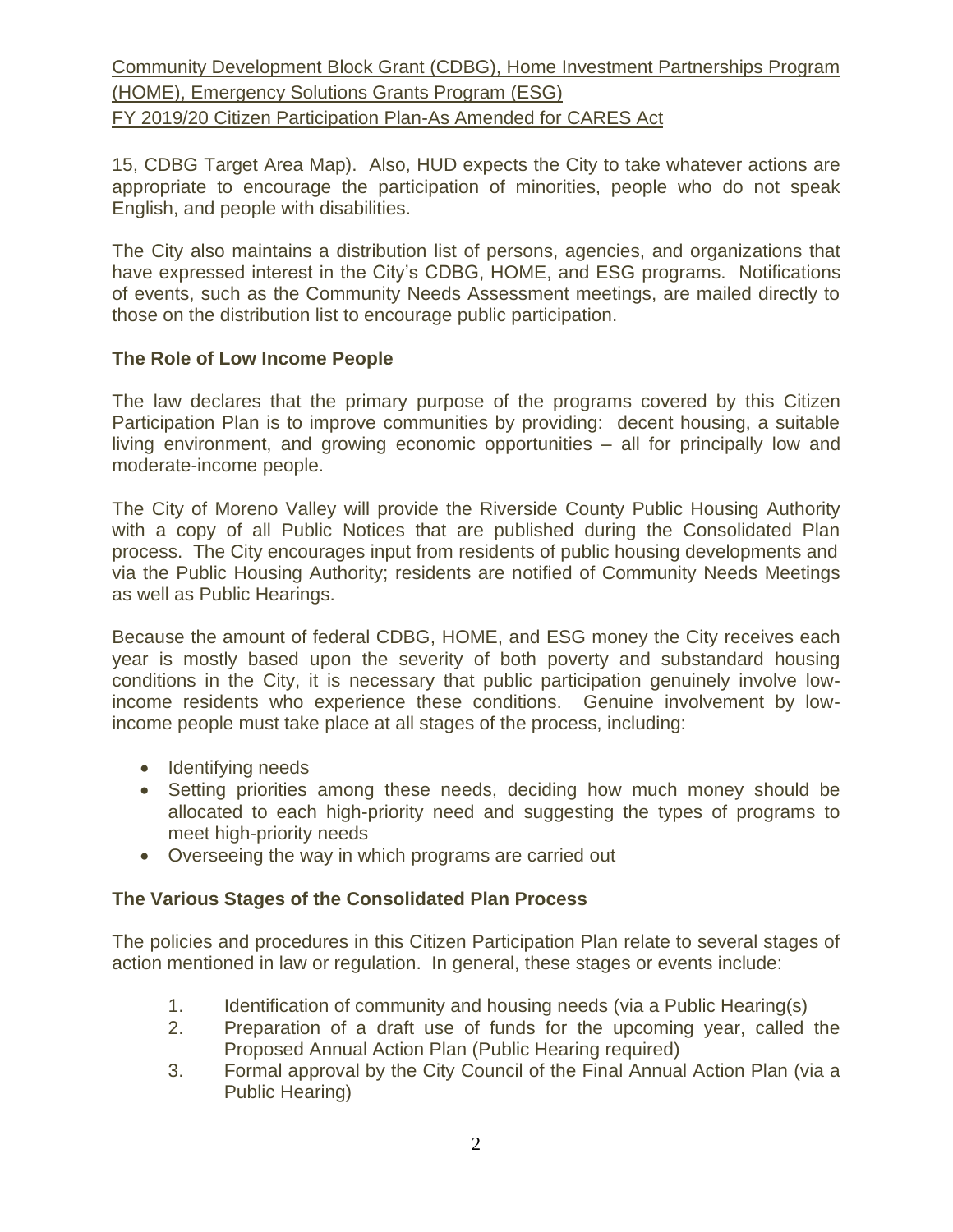- 4. In the case where it is necessary to change the use of money already budgeted in an Action Plan or change priorities, a Substantial Amendment will be proposed (completed via Public Hearing)
- 5. After the program year is complete, a Consolidated Annual Performance and Evaluation Report (CAPER) is drafted for public review and comment and then submitted to HUD.

#### **The Program Year**

The program year for Moreno Valley coincides with the City's fiscal year running from July 1<sup>st</sup> through June 30<sup>th</sup>.

#### **PUBLIC NOTICES**

#### **Items Covered by the Public Notice Requirement**

Advance public notice is provided once a federally required document is available for public review and comment, such as the Annual Action Plan or Consolidated Plan. In addition, advance public notice of all Public Hearings and public meetings is provided at least two weeks in advance.

#### **Public Notice Schedule**

Advance notice of all available documents, Public Hearings and public meetings is provided at least two weeks in advance. The notices will give residents a clear understanding of the event being announced. The following is a general timeline of when public notices are published:

| October   | Notice of Community Needs Meetings/Public Hearings                 |
|-----------|--------------------------------------------------------------------|
| October   | Notice of Public Hearing to Identify Community Needs               |
| December  | Notice of Funding Availability and Application Process             |
| March     | Notice of Public Hearing to Discuss Proposed Action Plan           |
| March     | Notice of Action Plan Availability for Public Review               |
| March     | Notice of Public Hearing to Adopt Final Action Plan                |
| As Needed | Notice of Availability of Amendment to Consolidated/Action<br>Plan |
| As Needed | Notice of Public Hearing to Amend Consolidated/Action Plan         |

#### **Forms of Public Notice**

Public notices are published in the Press-Enterprise Newspaper as display advertisements in the non-legal section of the local edition. A copy of the public notice will be sent to any person or organization requesting to be on the mailing list.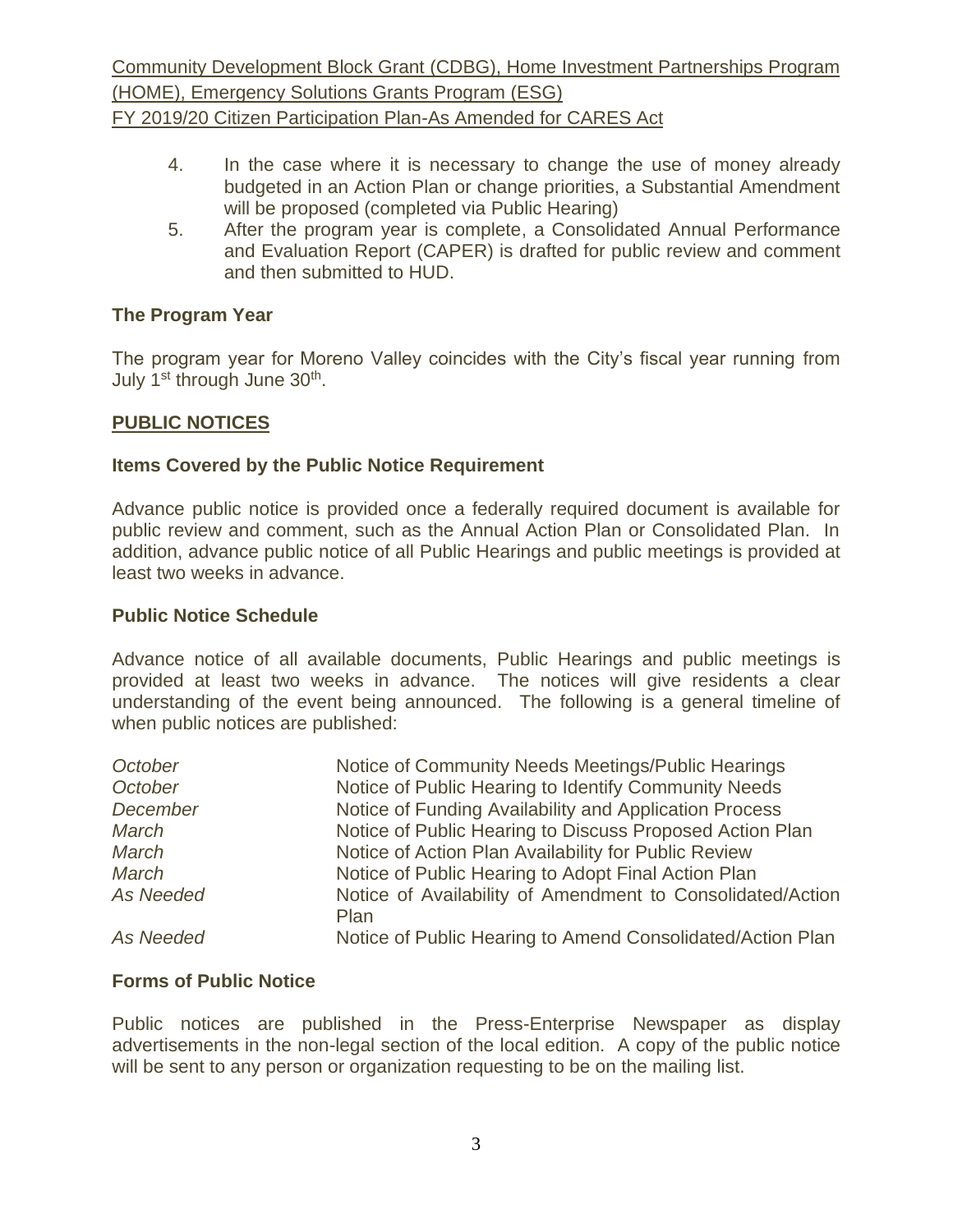## **PUBLIC ACCESS TO INFORMATION**

As required by law, the City will provide the public with reasonable and timely access to information and records relating to the data or content of the Consolidated Plan, as well as the proposed, actual and past use of funds covered by the Citizen Participation Plan. Regarding the past use of funds, the law requires reasonable public access to records about any uses of these funds during the previous five years.

Also, the City will provide the public with reasonable and timely access to local meetings relating to the proposed or actual use of funds.

## **Standard Documents**

Standard documents include:

- The proposed and final Annual Action Plans
- The proposed and final Five-Year Consolidated Plan (CONPLAN)
- Proposed and final Substantial Amendments to either an Annual Action Plan or the Five-Year Consolidated Plan
- Consolidated Annual Performance and Evaluation (CAPER) Report
- Citizen Participation Plan

#### **Availability of Standard Documents**

All documents are available for immediate public review at City Hall in the Financial & Management Services Department. Copies of standard documents that are not currently posted for public review will be provided to the public within five working days of the request at no cost. Copies of draft documents such as the Action Plan and CAPER are available at several locations for public review. These locations are: The Library, the Community Senior Center, City Hall, and the Conference and Recreation Center, along with the City's public website. Documents remain at each of the designated locations for the entire required review time that is specified in the applicable public notice. All final documents are available for public review at City Hall during normal business hours.

#### **PUBLIC HEARINGS**

Public Hearings are required by law in order to obtain the public's views and to provide the public with the City's responses to public questions and proposals. The law requires a minimum of two public meetings at two different stages of the process. The City will conduct two Public Hearings and additional Public Meetings at the following stages of the process: Identifying Needs, Proposed Annual Action Plan (Project Selection), and the Final Annual Action Plan adoption. Public Hearings are also conducted for amendments to the Annual Action Plan as needed.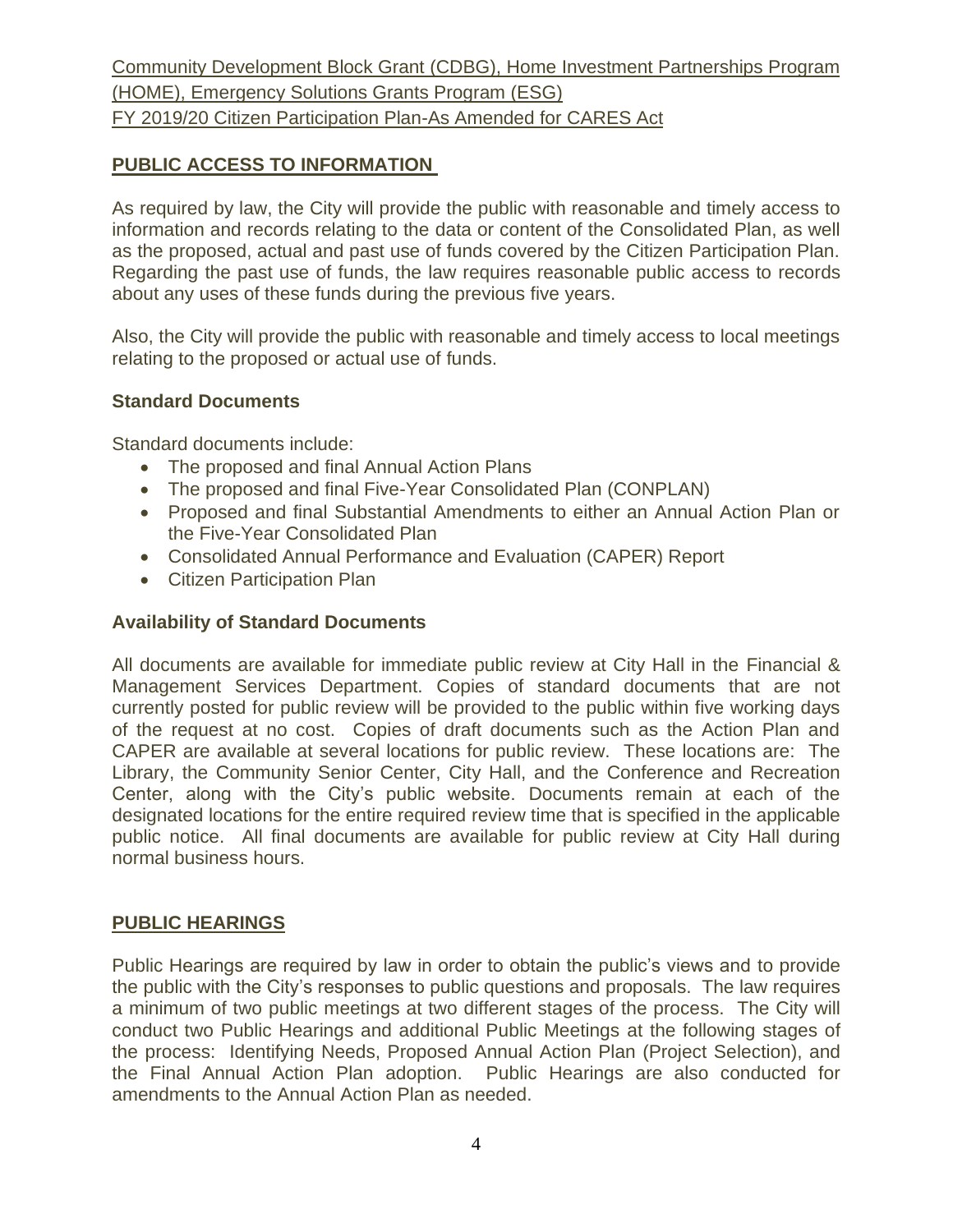#### **Access to Public Hearings**

Public Hearings will be held only after there has been adequate notice as described in the "Public Notice" part of this Citizen Participation Plan, including a display advertisement in the non-legal section of the newspaper at least two weeks prior to the Public Hearing. Public Hearings are conducted during the regularly scheduled City Council meetings.

#### **Public Hearings and Populations with Unique Needs**

All Public Hearings will be held at locations accessible to people with disabilities and provisions will be made for people with disabilities when requests are made within at least five working days prior to a hearing. Translators will be provided for people who do not speak English when requests are made at least five working days prior to a hearing.

#### **Conduct of Public Hearings**

To ensure that Public Hearings are meaningful to residents, each Public Hearing will be conducted in the presence of the City Council. Each resident choosing to speak will be allowed a maximum of three minutes to make a verbal presentation.

The following is a general timeline of when public hearings are conducted during the process:

| November  | <b>Public Hearing to Identify Community Needs</b>     |
|-----------|-------------------------------------------------------|
| April     | Public Meeting to Discuss Proposed Annual Action Plan |
| May       | Public Hearing to Adopt Final Annual Action Plan      |
| As needed | Public Hearing to Amend Consolidated/Action Plan      |

#### **STAGES IN THE PROCESS**

#### **A. IDENTIFYING NEEDS**

Because the housing and community development needs of low and moderate-income people are so great and so diverse, priorities must be set to decide which needs should get more attention and more resources than other needs. This is the basic reason the Consolidated Plan exists.

A Public Hearing is required to obtain resident's opinions about needs and what priority those needs have. In order to encourage public involvement, a Public Hearing is conducted to allow residents to express comments regarding the needs of the City's low and moderate-income populations. The Public Hearing about community needs will be completed at least 15 days before a draft Annual Action Plan is published for comment,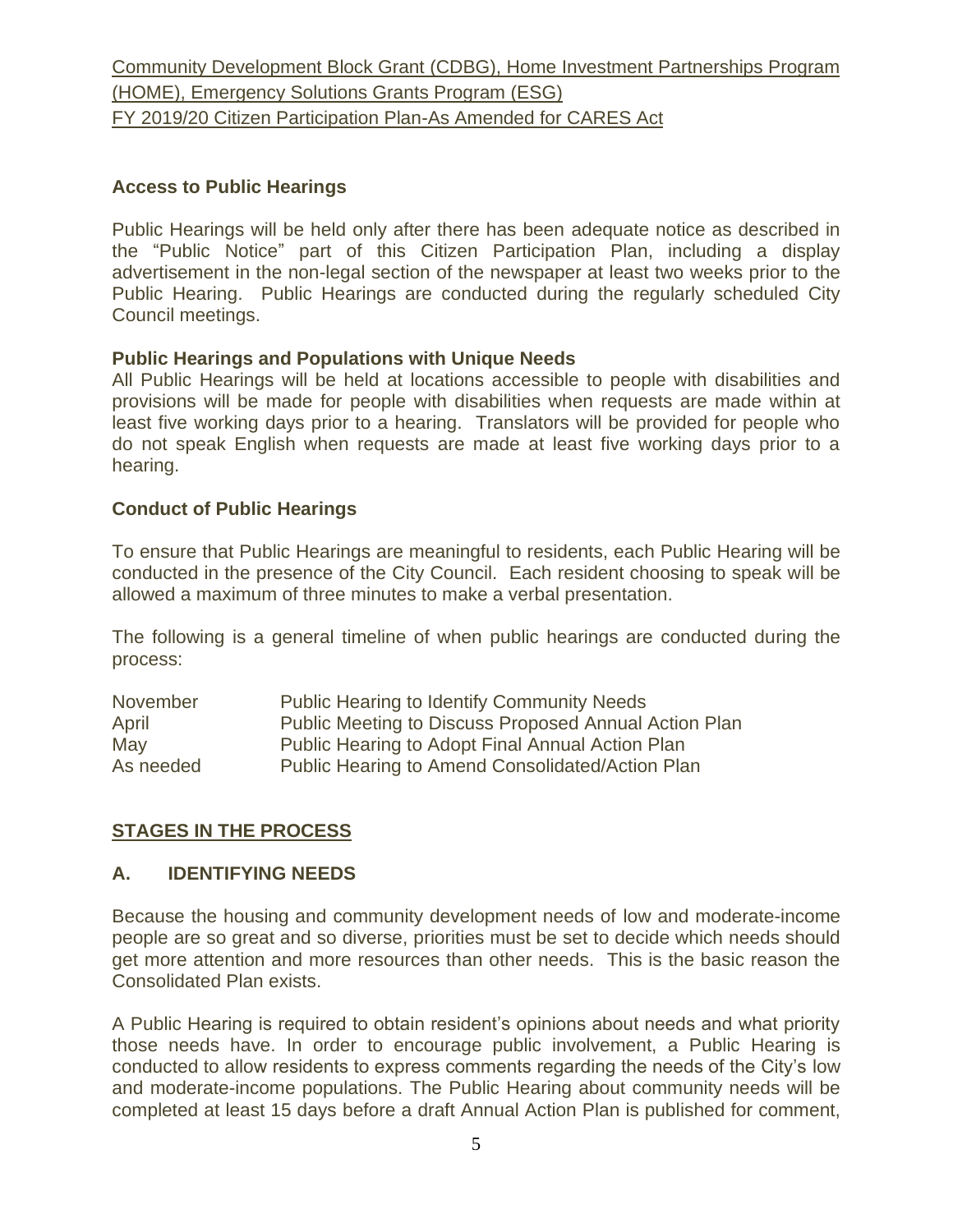so that the needs identified can be considered by the City and addressed in the draft Annual Action Plan.

## **B. THE PROPOSED ANNUAL ACTION PLAN (AND/OR FIVE-YEAR CONPLAN)**

The law providing the funds covered by the Citizen Participation Plan calls for improved accountability of jurisdictions to the public. In that spirit, and in compliance with the terms of the law, the City will use the following procedures:

At the beginning of this stage, the City will provide the public with an estimate of the amount of CDBG, HOME, and ESG funds it expects to receive in the upcoming year, along with a description of the range of types of activities that can be funded with these resources. Also, the public will be given an estimate of the amount of these funds that will be used in ways that will benefit low and moderate-income people.

#### Displacement and Relocation

The City does not have any plans to displace or relocate any residents from their homes using CDBG, HOME, or ESG funds. If a project necessitated displacement or relocation, it would be done in accordance with the Uniform Relocation Assistance and Real Property Acquisition Policies Act of 1970 (URA), which requires preparation of an "anti-displacement plan." The anti-displacement plan would describe how the City would compensate people who are displaced as a result of the use of the funds, specifying the type and amount of compensation.

#### Technical Assistance

City Staff will work with organizations and individual's representative of low-and moderate-income people who are interested in submitting a proposal to obtain funding for an activity. All potential applicants for funding are encouraged to contact City staff for technical assistance before completing a proposal form.

#### Availability of a Proposed Annual Action Plan

Within 3 weeks after the Public Hearing about the Proposed Annual Action Plan, the City will make the Proposed Annual Action Plan available to the public. In addition, copies will be available at the locations specified above in the section, "Public Access to Information." A public notice will be published at least two weeks prior to the document's availability. The term "notice" described earlier in the section on "Public Notice" will be used.

Also, the date the Proposed Annual Action Plan is available to the public will be at least 30 days prior to the date a Final Annual Action Plan is approved by the City Council so that low and moderate-income people will have a reasonable opportunity to examine it and to submit comments.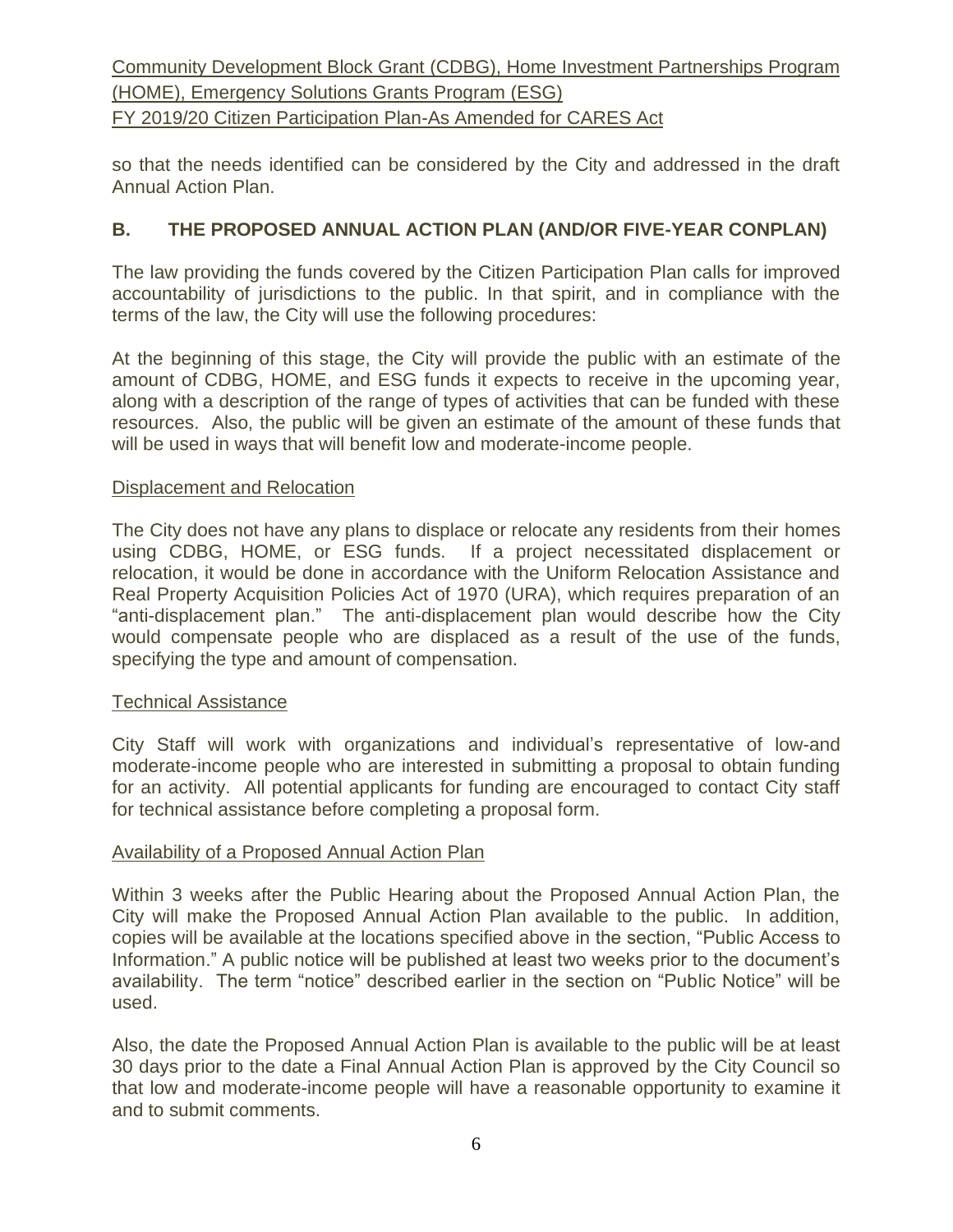## Public Hearing and Further Action

A Public Hearing about the Proposed Annual Action Plan will be conducted by the City Council within 30 days before it is available to the public. In addition, this Public Hearing will be held so that there are at least another 30 days before the Final Annual Action Plan is approved by the City Council so that the elected officials can consider the public's comments from the Public Hearing.

In preparing a Final Annual Action Plan, careful consideration will be given to all comments and views expressed by the public, whether given as verbal testimony at the Public Hearing or submitted in writing during the review and comment period. The Final Annual Action Plan will have a section that presents all comments and explains why any comments were not accepted.

## **C. THE FINAL ANNUAL ACTION PLAN (AND/OR FIVE-YEAR CONPLAN)**

Copies of the Final Annual Action Plan will be made available to the public at City Hall for review. Copies can be obtained free of charge and within five business days of the request.

## **D. AMENDMENTS TO THE ANNUAL ACTION PLAN (AND/OR FIVE-YEAR CONPLAN)**

The Final Annual Action Plan will be amended any time there is: a change in one of the Priorities presented on the HUD-required Priority Table, a change in the use of money to an activity not mentioned in the Final Annual Action Plan, or, a change in the purpose, location, or scope of beneficiaries of an activity. The public will be notified whenever there is an amendment.

## Substantial Amendments

The following will be considered "substantial" amendments:

- 1. A change in the use of CDBG, HOME, or ESG money from one activity to another.
- 2. The elimination of an activity originally described in the Annual Action Plan.
- 3. The addition of an activity not originally described in the Annual Action Plan.
- 4. A change in the purpose of an activity, such as a change in the type of activity or its ultimate objective – for example, a change in a construction project from housing to commercial.
- 5. A meaningful change in the location of an activity.
- 6. A change in the type or characteristics of people benefiting from the activity. Among the "characteristics" are:
	- a. The HUD-recognized income levels of: 0-30 percent of Area Median Income (AMI); between 31 and 50 percent AMI; and between 51 to 80 percent AMI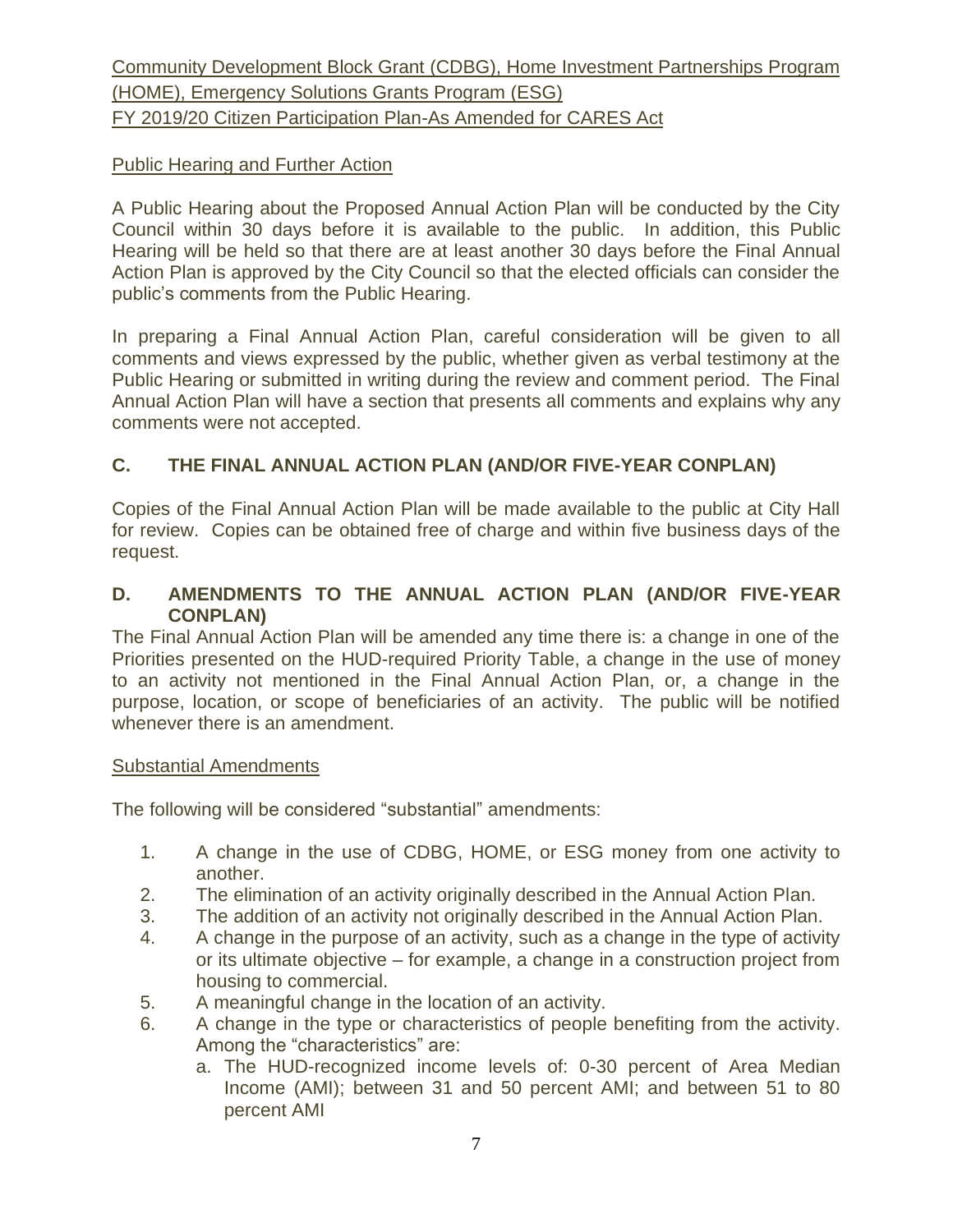Community Development Block Grant (CDBG), Home Investment Partnerships Program (HOME), Emergency Solutions Grants Program (ESG)

- FY 2019/20 Citizen Participation Plan-As Amended for CARES Act
	- b. Race or ethnicity
	- c. Renter or homeowner
	- d. Single households, small households (two to four persons), large households (five or more persons)
	- 7. A 20% decrease in the number of low and moderate-income people benefiting from an activity.
	- 8. A change in the scope of an activity, such that there is a 20% increase or decrease in the amount of money allocated to the activity.

## Public Notice and Public Hearing for Substantial Amendments

There must be reasonable notice of a proposed Substantial Amendment so that residents will have an opportunity to review it and comment on it. Notice will be made according to the procedures described earlier in this Citizen Participation Plan, with the addition of the following procedures specifically for Substantial Amendments:

- 1. There will be advanced notice of the availability of a proposed Substantial Amendment 30 days before there is a Public Hearing.
- 2. A detailed written description of the proposed Substantial Amendment will be made available to the public. Also, copies will be available at the locations indicated earlier in this Citizen Participation Plan under "Public Access to Information."
- 3. There will be a Public Hearing regarding the proposed Substantial Amendment conducted by the City Council. This Public Hearing will not take place until the public has had 30 days to review the proposed Substantial Amendment.
- 4. The Public Hearing will be held no sooner than two weeks prior to submission to HUD.
- 5. In preparing the Final Substantial Amendment, careful consideration will be given to all comments and views expressed by the public, whether given as verbal testimony at the Public Hearing or submitted in writing during the review and comment period. The Final Substantial Amendment will have a section that presents all comments and explains why any comments were not accepted.
- 6.

## Public Notice and Public Hearing for Substantial Amendment-CARES Act

The City has notified the LA HUD office of its election of eligible CARES Act waivers to Citizen Participation public noticing and comment period to accelerate the implementation of selected eligible activities for the CDBG-CV and ESG-CV funds and to quickly respond to the growing spread and effects of COVID-19.

Notice of Public Hearing and public comment period for any FY 2019/20 Substantial Amendment for the CARES Act funds (CARES Act Amendment) will be at least five days in advance as allowed by HUD waivers. The notices will give residents a clear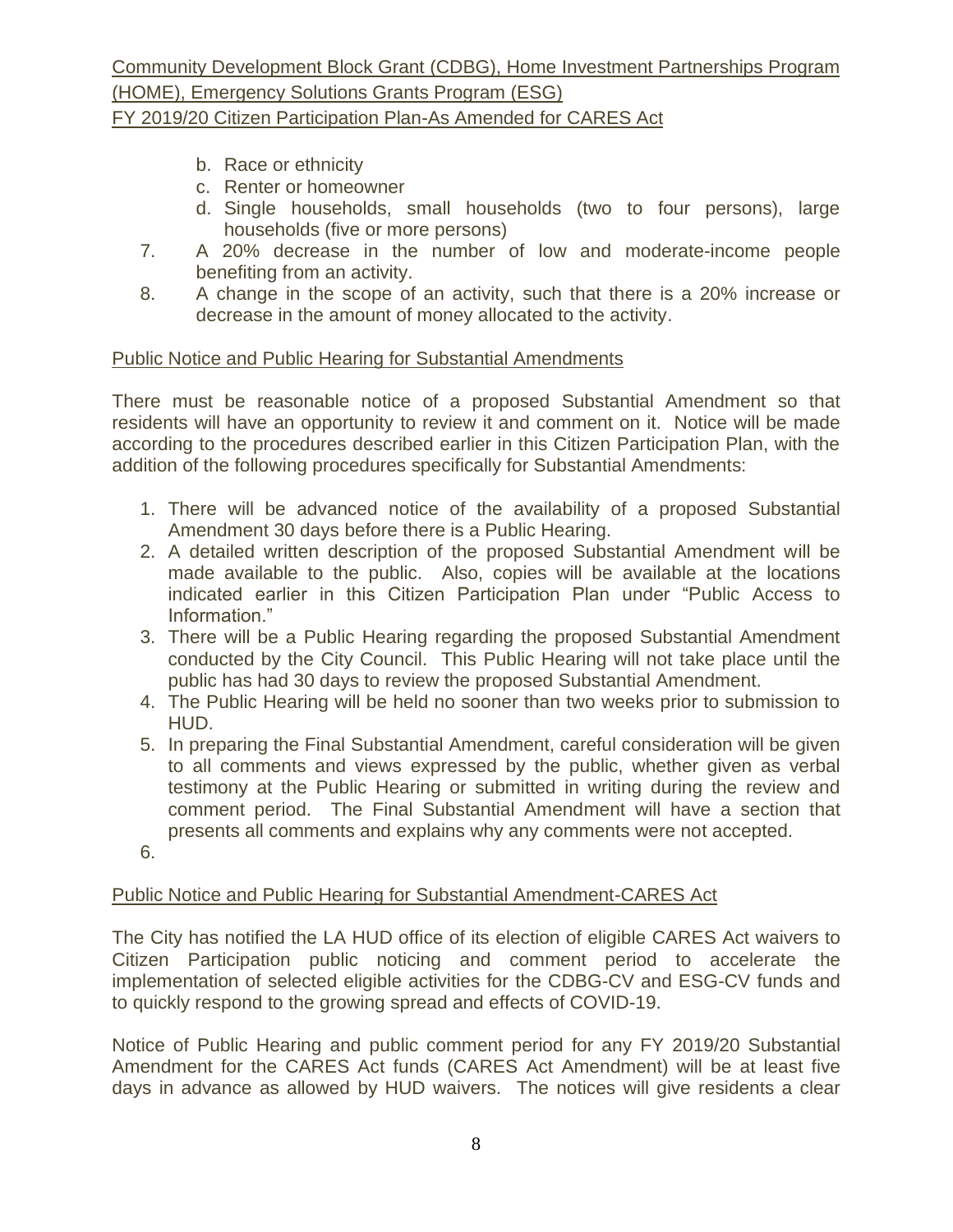understanding of the event being announced. The following are the dates of public notices for :

| April 30, 2020 | Notice of Funding Availability-CARES Act Funds        |
|----------------|-------------------------------------------------------|
| June 11, 2020  | Notice of Public Hearing to Adopt CARES Act Amendment |

There must be reasonable notice of a proposed CARES Act Amendment so that residents will have an opportunity to review it and comment on it. Notice will be made according to the procedures described earlier in this Citizen Participation Plan for SA-CARES Act, with the addition of the following procedures specifically for CARES Act Amendment:

- 1. There will be advanced notice of the availability of a proposed Substantial Amendment at least 5 days before there is a Public Hearing.
- 2. A detailed written description of the proposed CARES Act Amendment will be made available to the public. Also, copies will be available at the locations indicated earlier in this Citizen Participation Plan under "Public Access to Information."
- 3. There will be a Public Hearing regarding the proposed CARES Act Amendment conducted by the City Council. This Public Hearing will not take place until the public has had at least 5 days to review the proposed CARES Act Amendment.
- 4. The Public Hearing will be held no sooner than two days prior to submission to HUD.
- 5. If social distancing orders relating to the COVID-19 outbreak are still being enforced, the City will provide video/audio access to the public through video conferencing medium such as Zoom.
- 6. In preparing the Final Substantial Amendment, careful consideration will be given to all comments and views expressed by the public, whether given as verbal testimony at the Public Hearing or submitted in writing during the review and comment period. The final CARES Act Amendment will have a section that presents all comments and explains why any comments were not accepted.

The Public Hearing for the CARES Act Amendment will be held on the following date:

*June* 16, 2020 **Public Hearing to Adopt CARES Act Amendment and** amended Citizen's Participation Plan

#### **E. CONSOLIDATED ANNUAL PERFORMANCE AND EVALUATION REPORT (CAPER)**

Every program year the City must submit to the Department of Housing and Urban Development (HUD) a Consolidated Annual Performance and Evaluation Report (CAPER) within 90 days of the close of the program year. In general, the CAPER must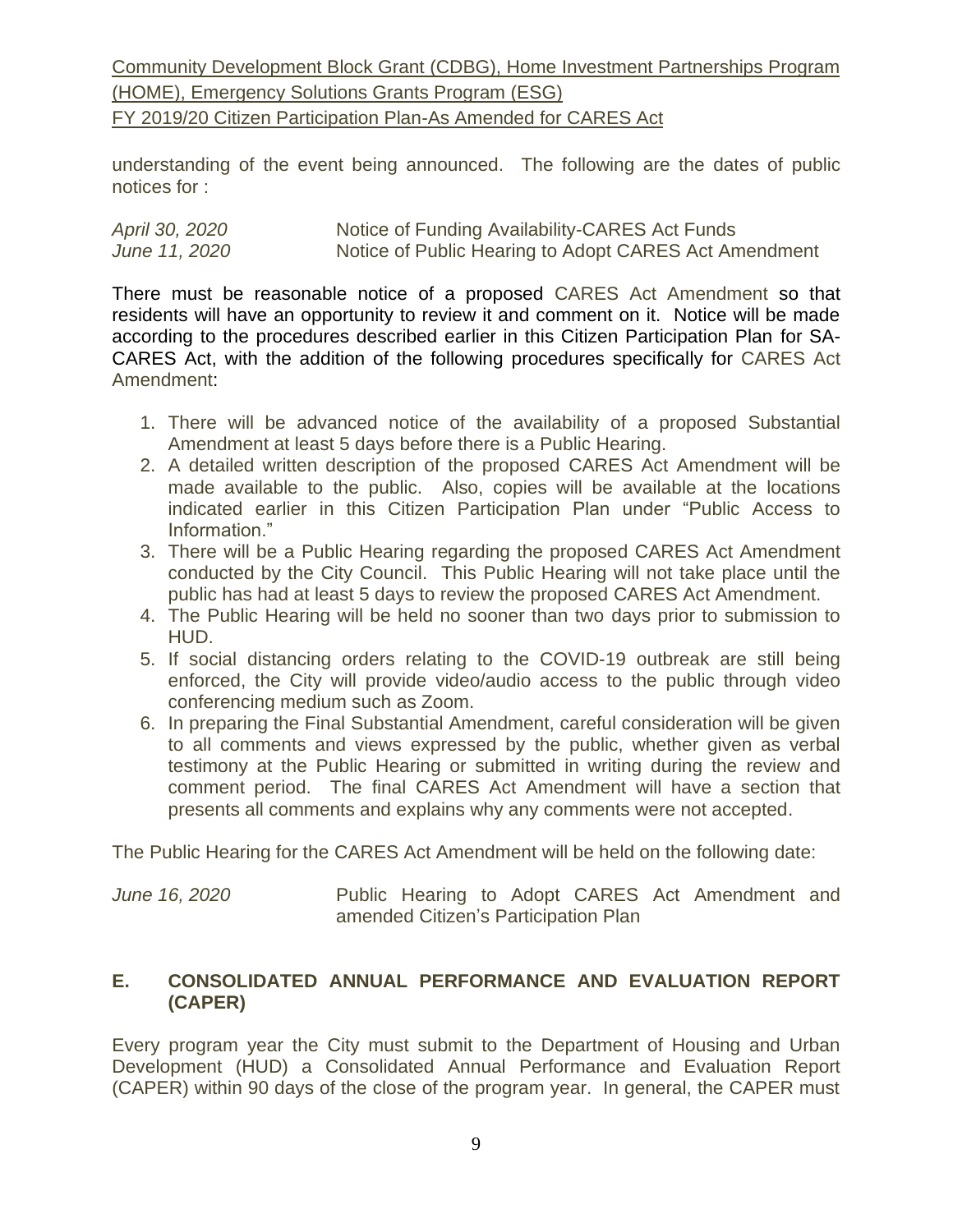describe how funds were used during the program year and the extent to which these funds were used for activities that benefited low and moderate-income people.

#### Public Notice for the Consolidated Annual Performance and Evaluation Report (CAPER)

There must be reasonable notice that the Consolidated Annual Performance and Evaluation Report (CAPER) is available so that residents will have an opportunity to review it and comment on it. Notice will be made according to the procedures described earlier in this Citizen Participation Plan, with the addition of the following procedures specifically for the CAPER:

- 1. The City will publish a notice of CAPER availability two weeks in advance of the public review period.
- 2. A complete copy of the CAPER will be made available to the public at the locations indicated earlier in the Citizen Participation Plan under "Public Access to Information."
- 3. The public will have a minimum of 15 days to review and provide comments on the CAPER.
- 4. In preparing the CAPER for submission to HUD, careful consideration will be given to all comments views expressed by the public. The CAPER sent to HUD will have a section that presents all comments and explains why any comments were not accepted.

#### Contents of the CAPER

The CAPER provides details on the actions taken by the City and the accomplishments completed during the previous program year. Accomplishments include the number of low and moderate-income persons served and the ethnicity of those individuals. Also provided are expenditures taken during the year and funds spent undertaking each activity.

#### **COMPLAINT PROCEDURES**

Comments, suggestions or complaints may be addressed to the Financial & Management Services Department as follows:

City of Moreno Valley Financial & Management Services Department Attn: Financial Operations Division 14177 Frederick Street P.O. Box 88005 Moreno Valley, CA 92552-0805 (951) 413-3450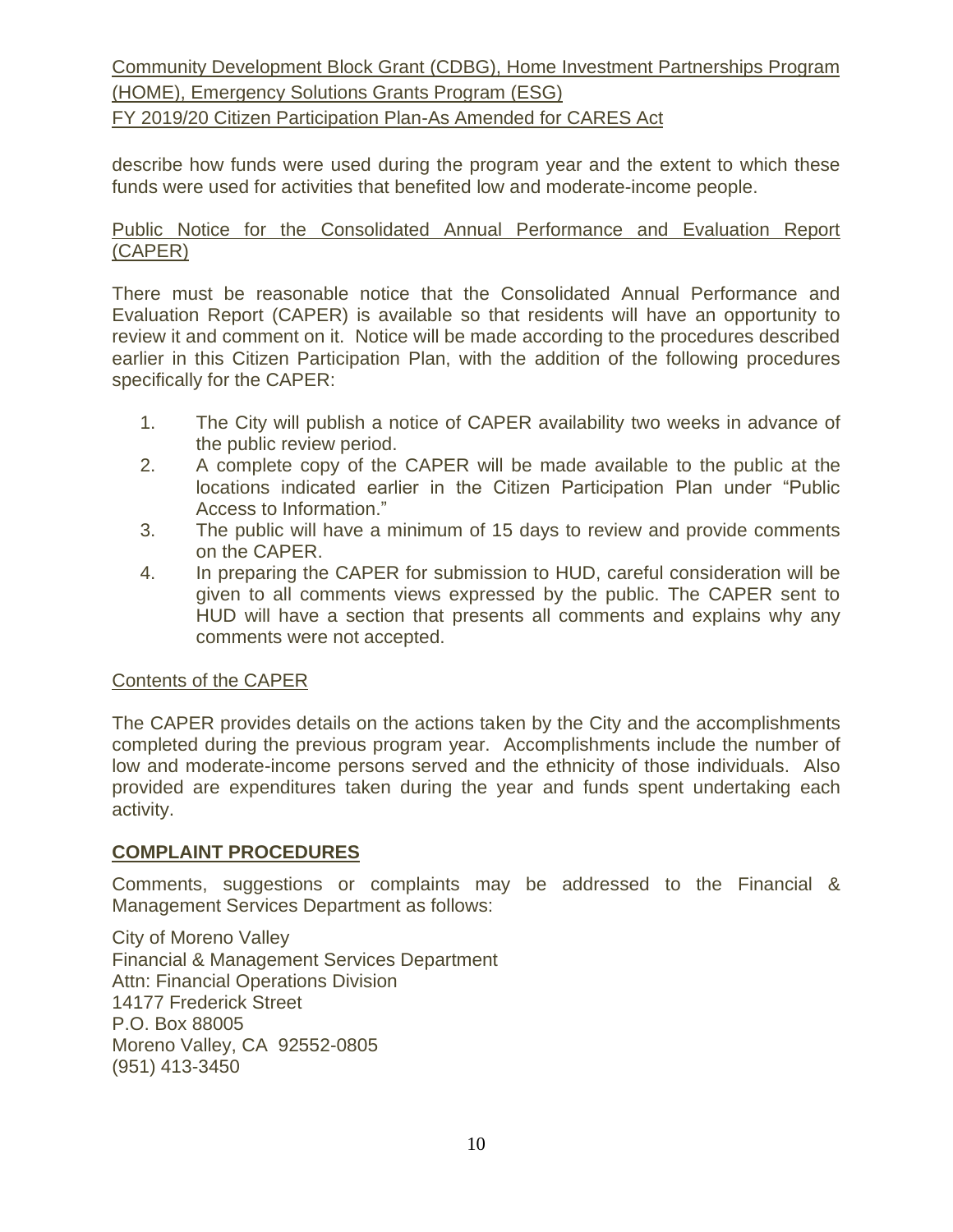All written complaints from the public will receive a meaningful written response within 15 working days after receipt.

## **CHANGES TO THE CITIZEN PARTICIPATION PLAN**

The Citizen Participation Plan can be changed only after the public has been notified of the intent to modify it, and only after the public has had a reasonable chance to review and comment on proposed substantial changes to it.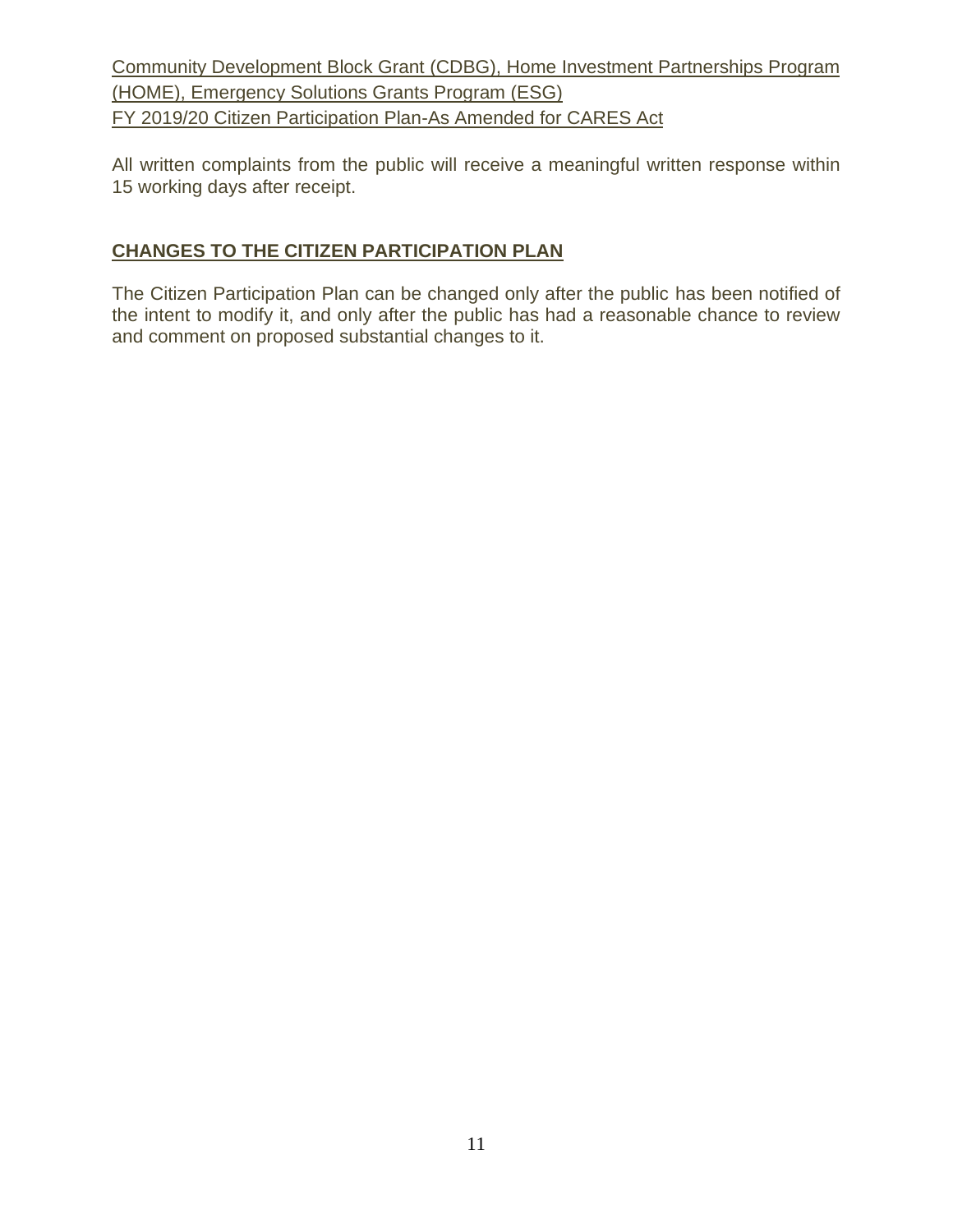## **FY 2019/20 Annual Action Plan & Citizen Participation Schedule**

| <b>Date</b>                 | <b>Event</b>                                                                                                                                                       |
|-----------------------------|--------------------------------------------------------------------------------------------------------------------------------------------------------------------|
| Tuesday, October 22, 2019   | Public Meeting 1: Public Meeting to Review Action Plan Calendar<br>Schedule                                                                                        |
| Tuesday, November 5, 2019   | <b>Public Hearing 1: Public Hearing to Adopt Objectives/Policies &amp; Collect</b><br><b>Community Needs Comments</b>                                              |
| Thursday, December 19, 2019 | Notice of Funding Availability (NOFA) Available.<br>APPLICATIONS AVAILABLE FOR DISTRIBUTION.                                                                       |
| Thursday, January 9, 2020   | In-Person Application Workshop                                                                                                                                     |
| Friday, January 31, 2020    | Applications Due from Applicants                                                                                                                                   |
| Monday, March 9, 2020       | Finance Subcommittee 1:1 Meetings to Review Staff Project<br>Recommendations                                                                                       |
| Tuesday, March 24, 2020     | Public Meeting 2: Open Technical Review Committee Meeting - Applicants<br>are invited to attend and provided with an opportunity to explain programs in<br>person. |
| Friday, April 3, 2020       | Commencement of 30 - Day Action Plan Public Comment/Review Period                                                                                                  |
| Tuesday, April 21, 2020     | Public Hearing 2 for Action Plan: Public Hearing to Review Project<br>Recommendations as issued by the Finance Subcommittee                                        |
| Sunday, May 3, 2020         | Close of 30 – Day Action Plan Public Comment/Review Period                                                                                                         |
| Tuesday, May 5, 2020        | <b>Public Hearing 3 for Action Plan: Approve Annual Action Plan</b>                                                                                                |
| Friday, May 15, 2020        | Submittal of 2019/20 Action Plan to HUD                                                                                                                            |